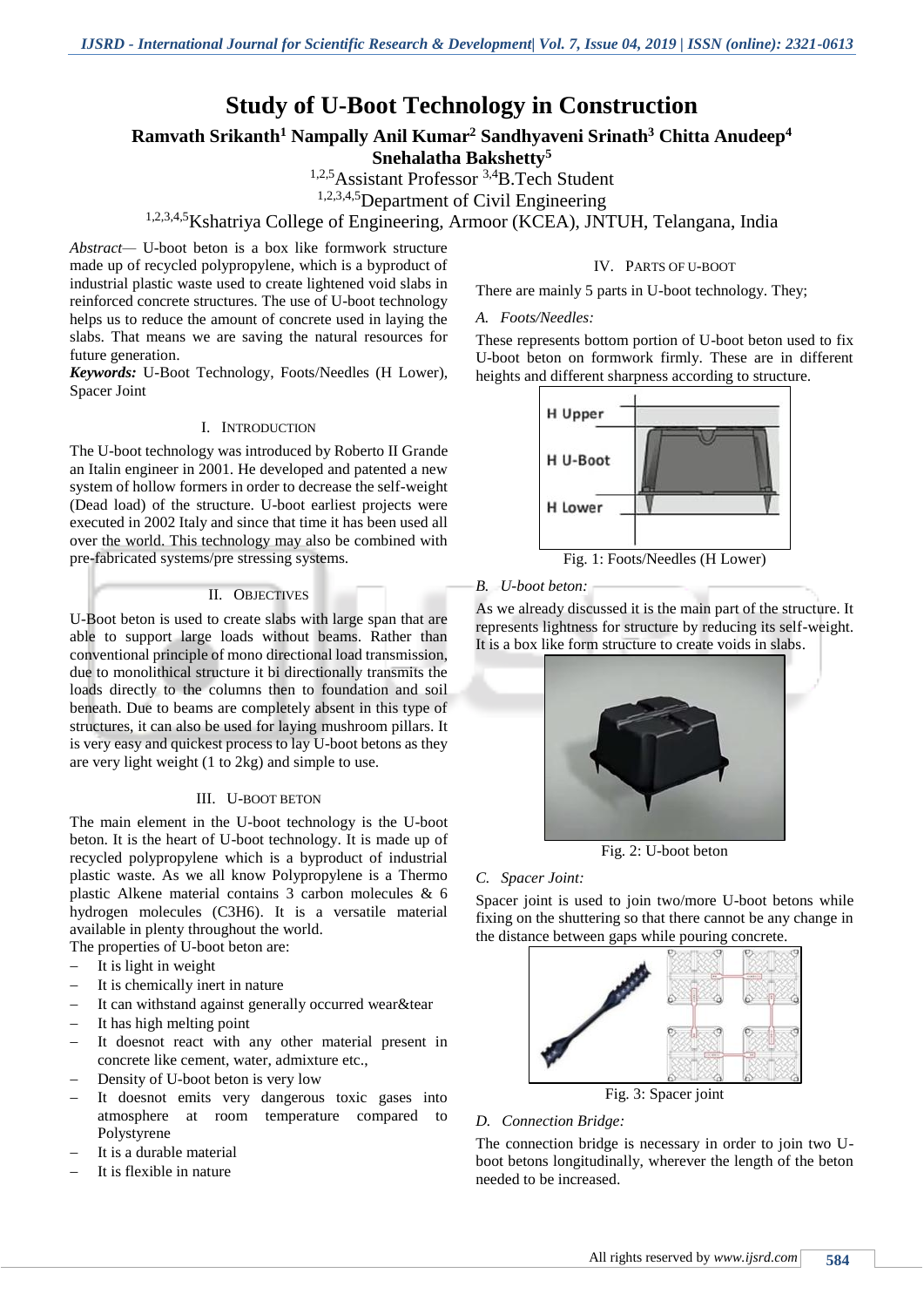

Fig. 4: Connection Bridge

# *E. Closing plate:*

Closing plate is used to close the U-boot beton box, which can resist the flow of concrete into box. The closing plate and its quality plays a major role, so it cause problems if concrete tends to move into beton from damaged plate after concrete is placed.



Fig. 5: Closing plate

V. SIZE OF U-BOOT BETON

The sizes of U-boot beton varies on the mode of work and based on the load acting on the beton. The general working cross sectional dimensions of the U-boot beton is 52X52cm. The height of the U-boot beton can vary from 10cm to 56cm (10,13,16,18,20,22,23,24,25,28cm) based on the mode of slab. The weight of U-boot beton also changes with change in dimensions of the beton.



Fig. 6: Size of U-boot beton

## VI. TYPES OF U-BOOT BETONS

There are mainly 2 types for arranging U-boot betons;

# *A. Single U-boot beton:*

The single U-boot beton is generally used while laying single reinforced slabs. It is generally an open type polypropylene box which can be closed by using a closing a plate to resist the entry of concrete into the beton.



Fig. 7: Single U-boot beton

*B. Double U-boot beton:* 

The double U-boot beton is generally used for laying double reinforced slabs. It consists of 2 boxes which are closed against each other to prevent entry of concrete into beton.



Fig. 8: Double U-boot beton

Note: Sometimes if it is possible, Thrible U-boot beton also used in the construction for larger depths of slab.



Fig. 9: Different types of U-boot betons

# VII. CONCEPT OF U-BOOT TECHNOLOGY

# *A. Bending Stress Concept:*

In this type of slab due to U-boot betons voids created in central section and the cross section behaves like as I section (Double T). We all know I section is the best section to take more bending stresses by saving concrete material.



Fig. 10: Bending stress diagram

## *B. Shear Stress Concept:*

Generally slabs are safe against shear stresses. In this type of slab the negligible amount of shear stresses is taken at columns. So at corners column caps are provided to take shear stresses. This is achieved by providing solid section (No I section) at columns by donot providing U-boot betons at corners.



Fig. 11: Shear stress diagram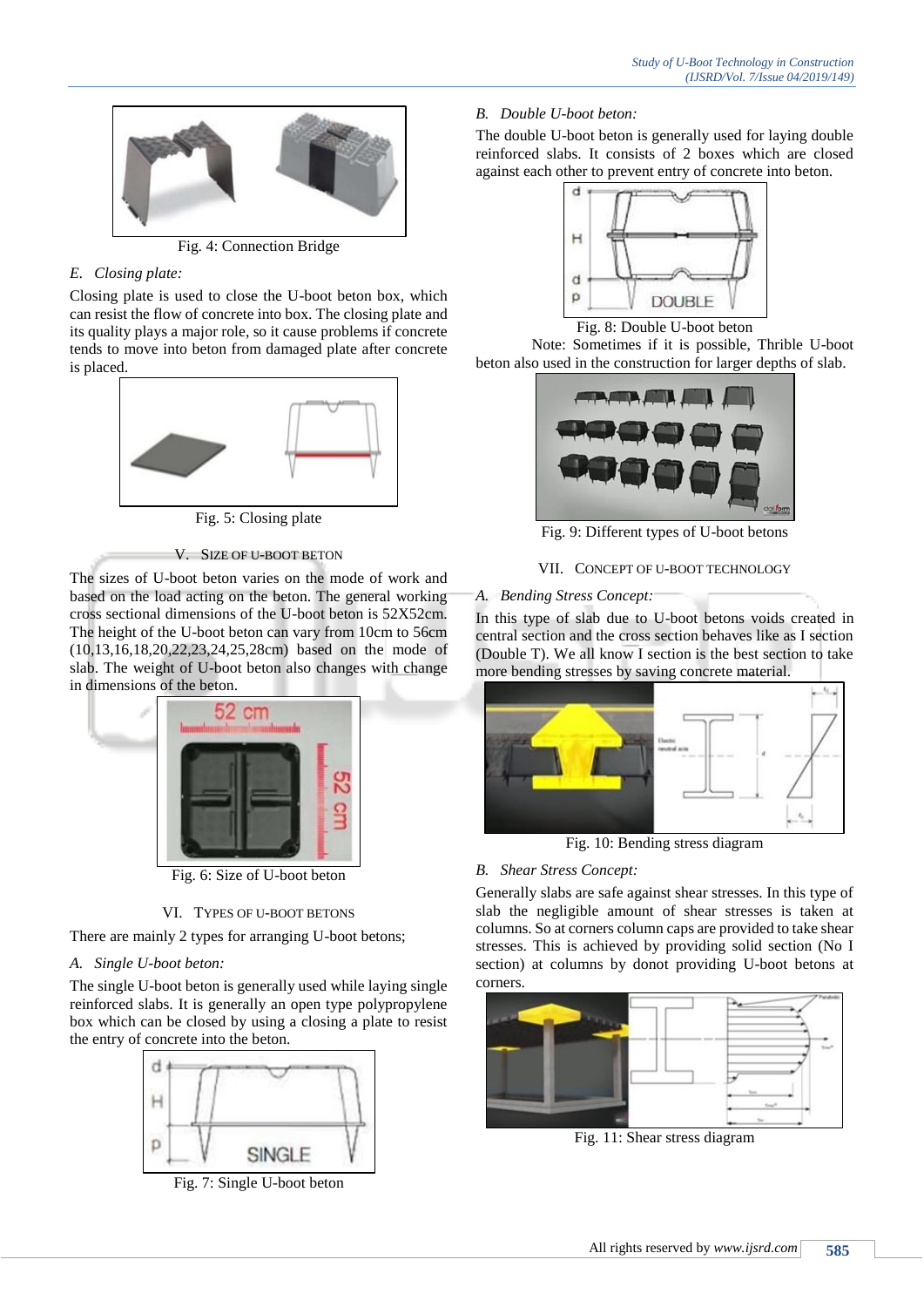### VIII. INSTALLATION

The installation process of U-boot slab is done by 6 simple steps;

- 1) Step 1- Fixing of strong formwork properly for laying Uboot slab. We already know it is the basic operation for execution of any slab.
- 2) Step 2- Place lower reinforcement above the formwork, which acts as compression reinforcement for slab.
- 3) Step 3- Place the triangular reinforcement for the purpose of work as the beam. It creates a space for fixing U-boot betons and for proper alignment of betons.
- 4) Step 4- Now place the U-boot betons between triangular reinforcement. If needed spacer joints, connection bridges, closing plates are used.
- 5) Step 5- Now complete the upper reinforcement properly above the U-boot betons which acts as tension reinforcement for slab.
- 6) Step 6- Finally pouring of concrete is being done upto needles of foots of U-boot betons/till closing plate to bind concrete to foots of betons. Then after concrete is laid to full depth of slab.

#### IX. APPLICATIONS

- Raft foundations
- Mushroom pillars
- Sky scrapers/High rise buildings
- Parking lots
- Malls, Hotels, Restaurants, Auditoriums
- Hospitals
- Fire resistant structures
- Temples
- Schools and public buildings
- Earthquake resistant structures

### X. ADVANTAGES

- Decreases self-weight up to 40%
- Main advantage is construction is without beams
- Reduces deformations (deflections)
- Columns cross section reduced
- Reduces total load on foundation due to its decreased self-weight
- Longer spans of construction achieved
- Due to its very low weight, there is no need of lifting devices and movement devices
- Also number of columns reduced in the construction
- Easy to construct
- Usable height saving in each floor enables a higher number of floors
- Slab thickness is less compared to normal conventional slabs
- Steel and aggregates quantity reduced, so there is great saving in material
- Easy to transport the U-boot betons due to its light weight
- Construction cost reduced upto 15% of total cost of construction
- Due to this construction there is no need of false ceiling at an aesthetical level
- Its main advantage is, it is fire resistance
- Due to its shape, these are easy to stock anywhere
- This structures have high stiffness due to its U-boot properties
- Very economical
- Reduces the foundation sizes
- These structures takes more vibrations than normal structures
- Architecturally this constructions are more beautiful compared to normal buildings

### XI. IMPLEMENTATIONS



12: Railway station enlargement, Parma, Italy



Fig 13 Shakthidham temple, Aurangabad, Maharashtra



Fig. 14: Tower hotel and international conference center, Abuja, Nigeria

### XII. RESULT

As we study about the U-boot technology, we come to know that using polypropylene gives many advantages than using